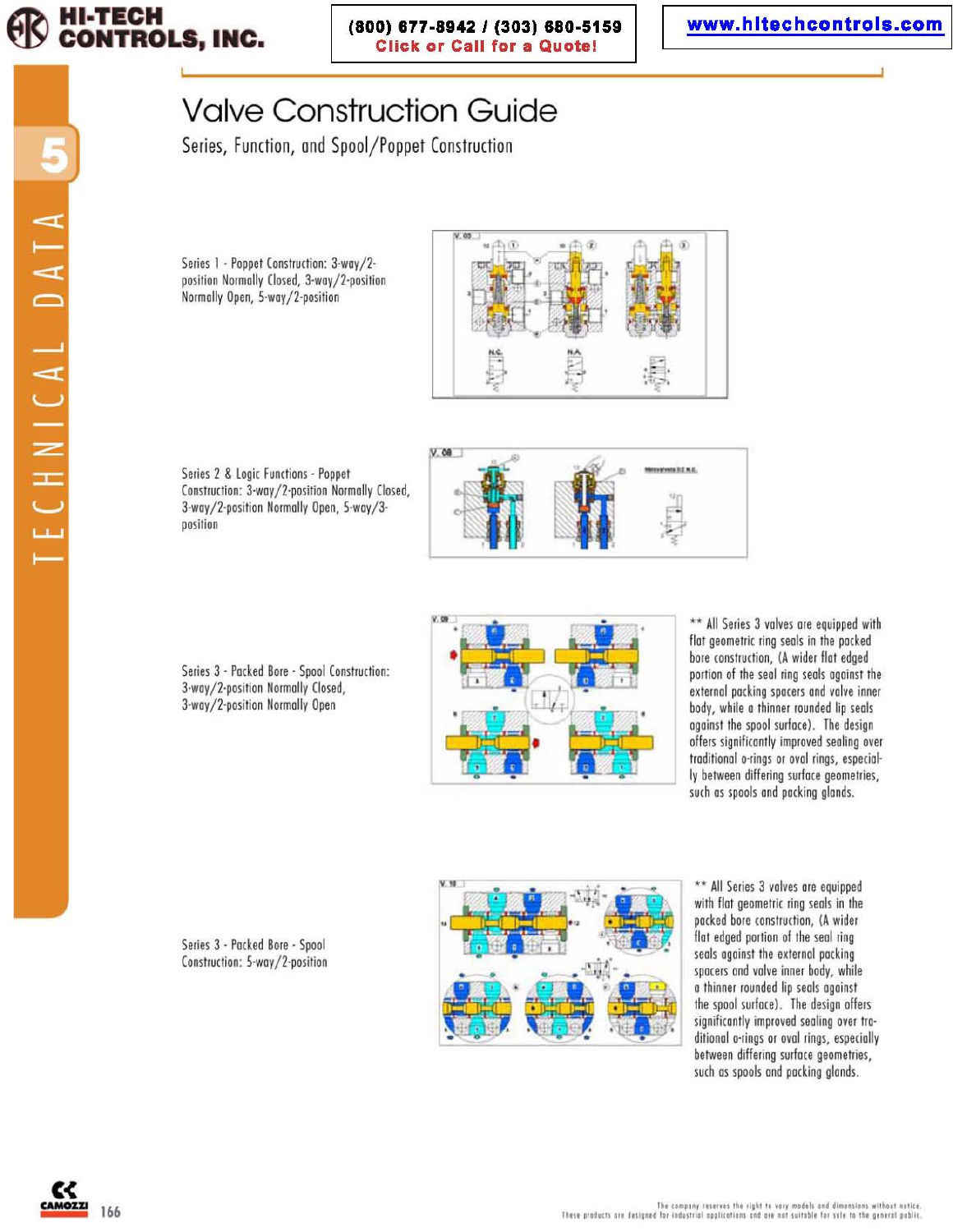

(800) 677-8942 / (303) 680-5159 **Click or Call for a Quote!** 

réir

talita

10079

## www.hitechcontrols.com



Series 3 - Packed Bore - Spool Construction: 5-way/3-position (Center Closed, Center Open/ Exhausting, Pressure Center)

 $V.16C$ 

Series 3 - Packed Bore - Spool Construction: Dual 3-way/2-position (NC/NC, NO/NO, NC/NO)



\*\* All Series 4 valves are equipped with dual seals in the packed bore construction, (O-rings around external packing glands, and dual lip " airzet" seals around the spool body for improved performance in both vacuum and more rigorous media sealing situations).



\*\* All Series 4 valves are equipped with dual seals in the packed bore construction, (O-rings around external packing glands, and dual lip " airzet" seals around the spool body for improved performance in both vacuum and more rigorous media sealing situations).

Series 4 - Packed Bore - Spool Construction: Dual 5-way/2-position (general design)

5-way/2-position (general design)

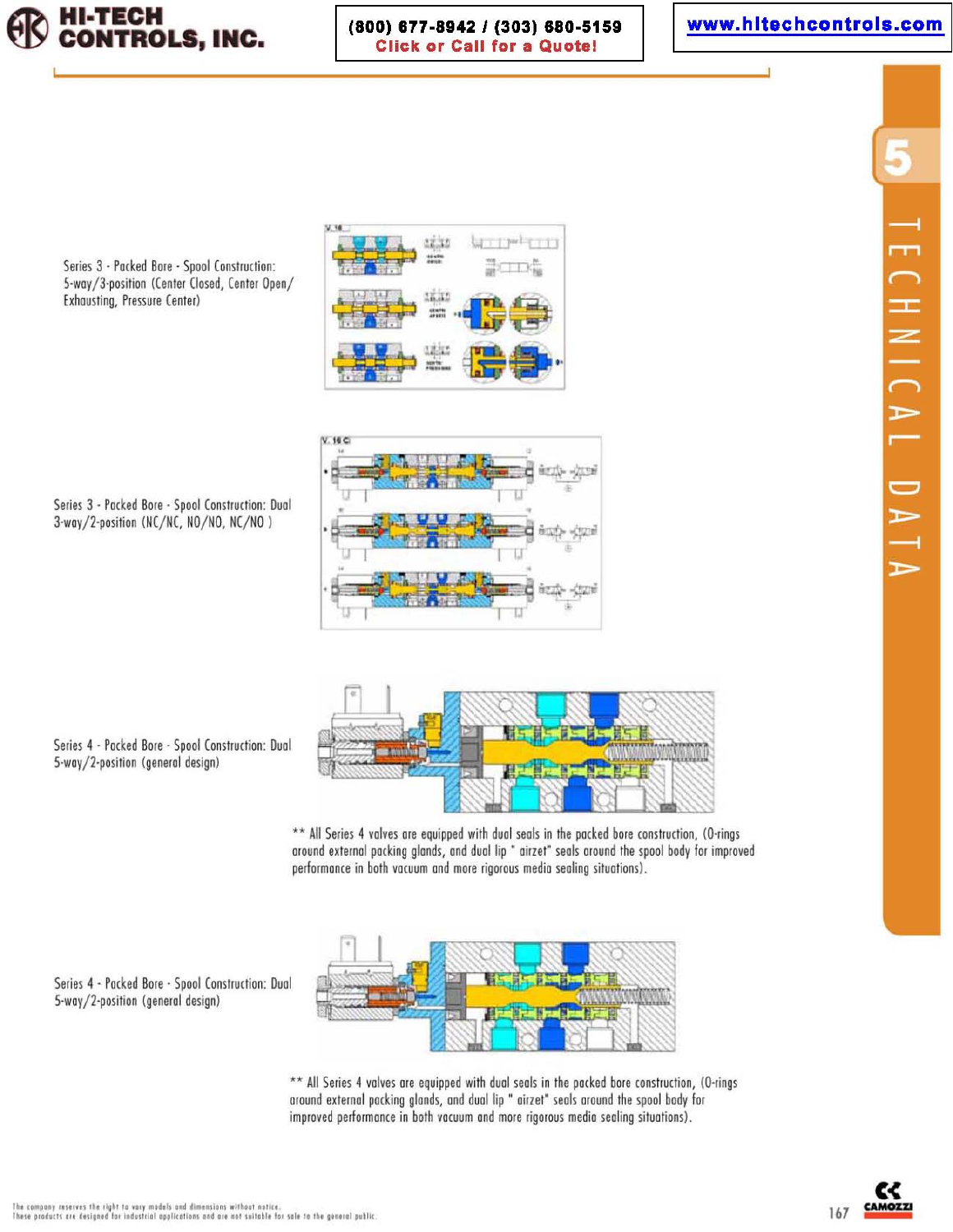

#### (800) 677-8942 / (303) 680-5159 **Click or Call for a Quote!**

# www.hitechcontrols.com

Series 7 (ISO 15407-1 Standard) - Packed Spool Construction, Manifold Assembly



5-way / 2-position, 5-way / 3-position - Center Closed, Center Open/Exhausting, & Pressure Center

\*\* All Series 7 valves offer a balanced packed-spool design. This design permits a customized seal geometry to be fitted onto the spool directly. Benefits are less vulnerability to "varnishing" and/or contamination due to smaller seal contact area with the valve bore. Maintenance is reduced due to less parts and labor required to repair, while providing increased seal life and leak-free performance.

Series 9 (ISO 5599/1 Standard) - Packed-Bore Spool Construction, Manifold Assembly



5/2 - way/position, 5/3 Center Closed & Centers Open / Exhausting

\*\* All Series 9 valves are equipped with dual seals in the packed bore construction, (O-rings around external packing glands, and dual lip " airzet" seals around the spool body for improved performance in both vacuum and more rigorous media sealing situations).

Series A and Series 600 Kits - comprised of coil plunger, (or solenoid armature), and plunger o-rings.



Basic Series A/U or 600 coil plunger, (armature assembly)

Series A / Series 6 - Directly Operated Solenoid valve with M5 (10-32 UNF), 1/8" ports, or 4mm OD (5/32" OD tube)

Series A / Series 6 - Directly Operated Solenoid valve with M5 (10-32 UNF), 1/8" ports, or 4mm OD (5/32" OD tube)

3-way/ 2-position Normally Closed, (shown with coil De-Energized)

3-way/ 2-position Normally Open, Reverse Ported (shown with coil De-Energized)





3-way/ 2-position Normally Open, Manifold or Stand-Alone w/ Common Inlet (shown with coil De-Energized)

**AMOZZI** 168